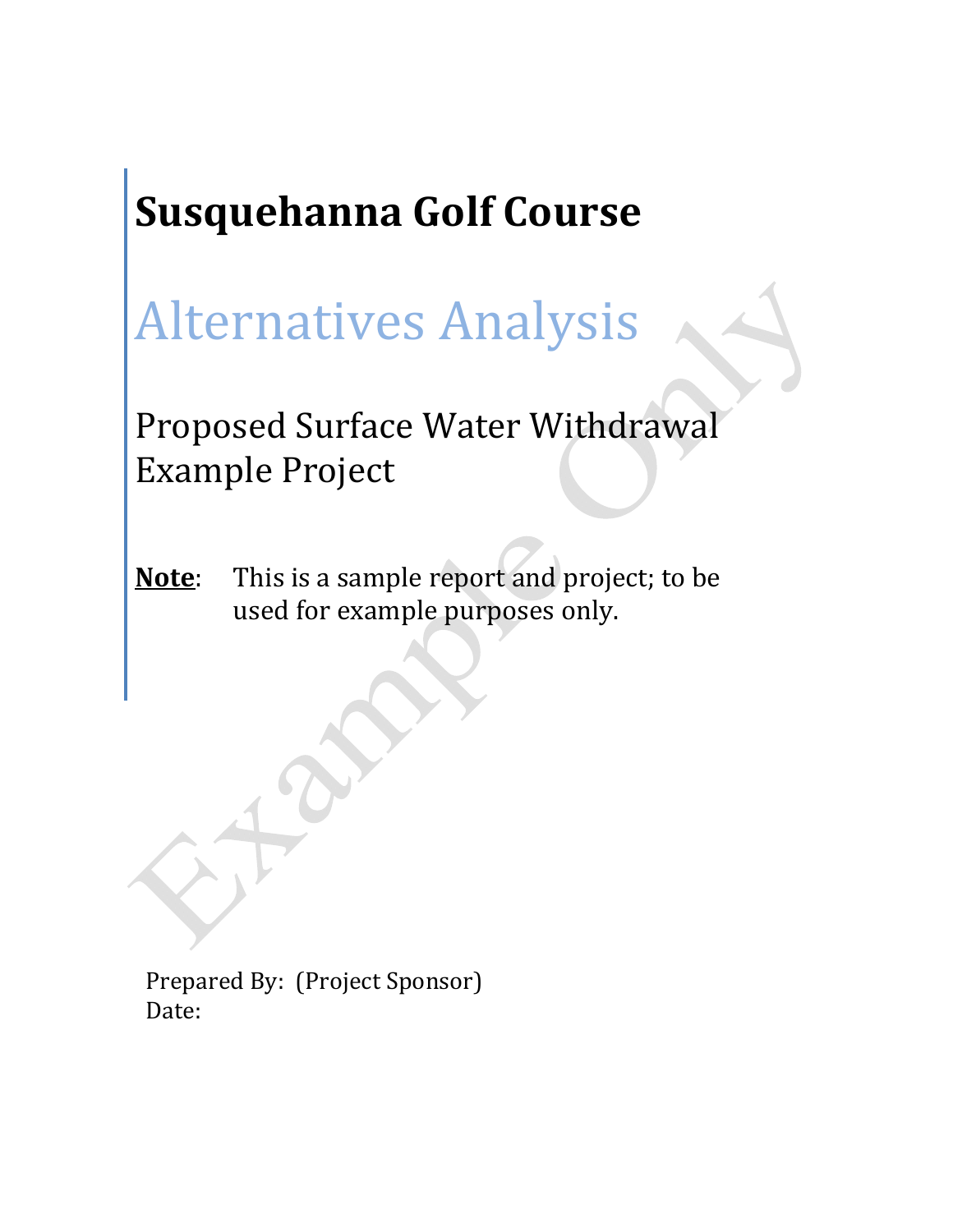### **ALTERNATIVES ANALYSIS FOR SUSQUEHANNA GOLF COURSE**

Susquehanna Golf Course (SGC) has prepared the following Alternatives Analysis as part of its application, per 18 CFR § 806.14(b)(1)(v): *For new projects and major modifications to increase a withdrawal, the application shall include an alternatives analysis for a withdrawal proposed in settings with a drainage area of 50 miles square or less, or in a waterway with exceptional water quality.* SGC filed a surface water withdrawal application for the operation and expansion of it golf course. The project is located in Middle Paxton Township, Dauphin County, Pennsylvania. Prior to submission, SGC participated in a pre-application meeting with Susquehanna River Basin Commission (SRBC) staff to discuss the project, including this Alternatives Analysis. SRBC staff provided general details about water availability at or near the project location, which SGC used in its application and this analysis.

#### **Description of Project**

 SGC is an existing 9-hole golf course, located in the foothills of Cold Mountain along Cold Creek, a tributary to Mill Run, approximately 5 miles upstream of the Susquehanna River, near Harrisburg, Pennsylvania. SGC irrigates its tees, greens, and fairways with water from a below grade 300,000-gallon storage tank, located beneath its pump house, supplied by a withdrawal from Cold Creek located on SGC's property. Peak historic withdrawal from Cold Creek is 150,000 gallons per day (gpd). SGC does not have an SRBC approval because the project was constructed in 1962 and predates SRBC regulations. SGC is proposing to increase the withdrawal to a peak day of 300,000 gpd (at 208 gallons per minute [gpm]) in order to expand the golf course to 18 holes, and to better maintain tees, greens, and fairways during primary golf season (April through October). Due to this expansion, SGC is seeking SRBC approval for this withdrawal and associated consumptive use of the irrigation water.

SGC's surface water application proposes to relocate the surface water withdrawal to Mill Run as opposed to requesting the increased withdrawal from its existing location on Cold Creek (9 square mile [mi<sup>2</sup>] drainage area and Exceptional Value [EV] water quality). This is because Mill Run is comparatively a larger waterbody  $(49 \text{ mi}^2)$  with larger flows available more often during the year and is not classified as exceptional water quality. The withdrawal would be located approximately 100 feet below the confluence of Cold Creek and Mill Run, and transported to a pump house via a buried 6-inch waterline and stored in the existing storage tank. The contributing drainage area to the proposed withdrawal location on Mill Run is the reason this Alternatives Analysis has been prepared and submitted to SRBC. SGC has looked at the technical and economic feasibility of the project, as well as its effect on water resources under the SRBC's *Guidelines for Preparing an Alternatives Analysis* (Policy No. 2017-01).

#### Analysis of Technical and Economic Feasibility and Water Resources

 The proposed project's location is at [insert coordinates] and is situated at the front acreage of SGC's property by the front lawns and entry drive. The withdrawal site on Mill Run is accessible and it can accommodate installation of a larger submerged suction strainer. A 600-foot extension of the existing buried waterline from the pump house to this new intake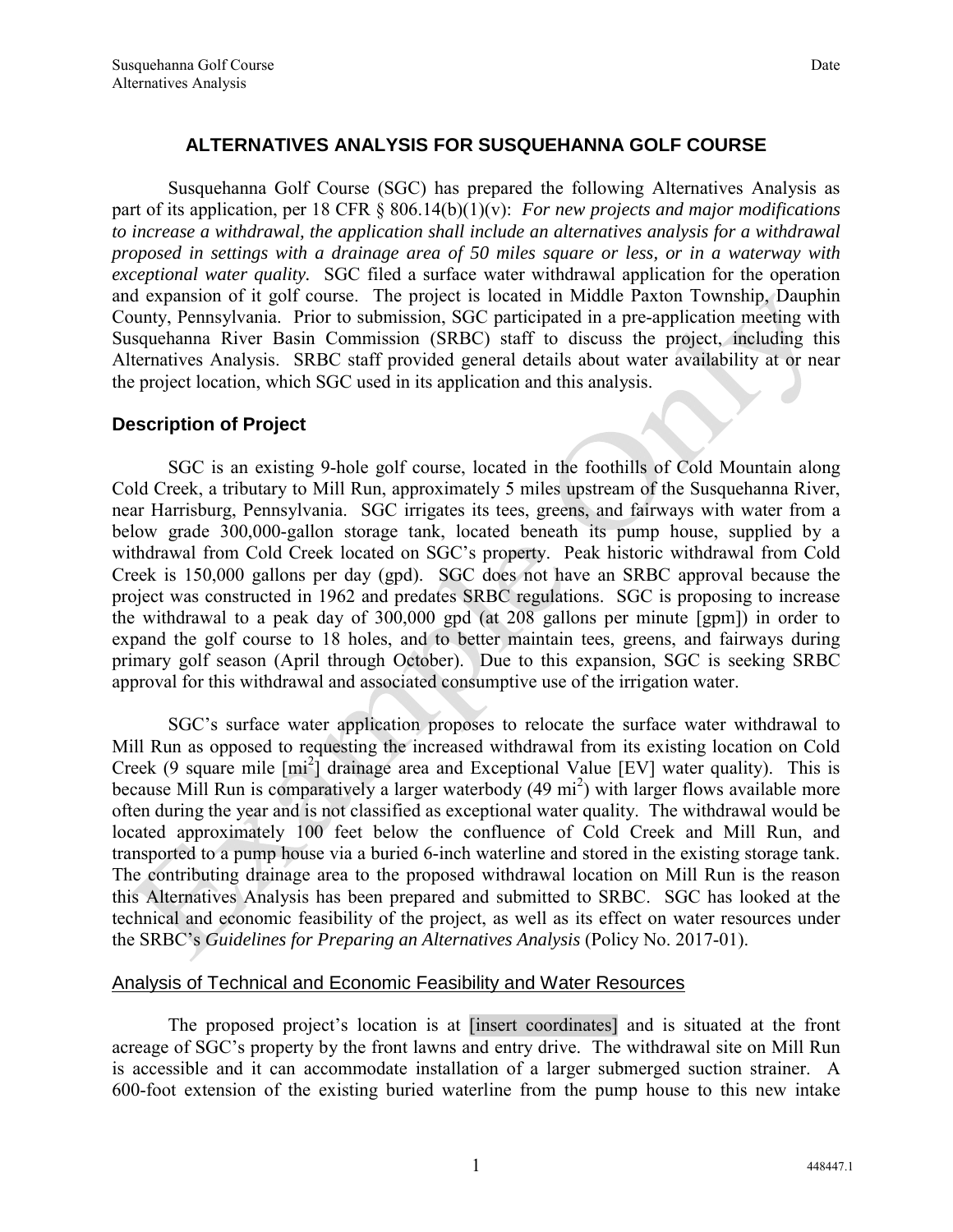location is required. The existing below grade storage tank would be used to store this increased volume of withdrawal for irrigation purposes. It is not expected that permitting for the land disturbance or stream encroachment would be an issue on Mill Run considering its Cold Water Fishery (CWF) stream designation.

 The project is economically feasible, given that SGC already owns the land at the withdrawal location. SGC has already planned for the purchase and installation of a larger submerged suction strainer to accommodate the increased withdrawal rate. Estimated cost for the waterline purchase and expansion from the pump house to the new intake location is \$9,000.

The proposed withdrawal location on Mill Run has a 49 mi<sup>2</sup> contributing drainage area Aquatic Resource Class (ARC) 2 and is classified as a CWF at this location. It should be noted that at a 49 mi<sup>2</sup> drainage area, this withdrawal location is 1 mi<sup>2</sup> less than the next higher class of ARC 3 streams, which range from  $\geq$ 50 mi<sup>2</sup> and  $\leq$ 200 mi<sup>2</sup> and are characterized as "small rivers." Mill Run does not host wild trout in this section of the watercourse and is listed as impaired for aquatic life use by an unknown source of sedimentation. Mill Run can support SGC's water needs with its larger and more sustainable flows. Discussions with SRBC staff indicated that passby flows for this location would occur less often than for the project's Alternative 1 location on the smaller Cold Creek because the watershed is larger and not EV.

# **OTHER ALTERNATIVES CONSIDERED**

# **Alternative 1 – Existing Withdrawal Location on Cold Creek**

 SGC assessed its first alternative as a proposed increase to its existing withdrawal on Cold Creek by installing a larger suction strainer and utilizing its existing water storage and irrigation infrastructure.

# Analysis of Technical and Economic Feasibility and Water Resources

 The proposed withdrawal location for this alternative would be at [insert coordinates], the existing location on Cold Creek. This site is accessible and can accommodate installation of the submerged suction strainer needed to withdraw the requested volume of water. It is expected that permitting for the land disturbance or stream encroachment could be an issue on Cold Creek considering its EV stream designation.

 The total estimated cost for the expansion of the golf course is \$1.5 million. Utilization of this existing site is SGC's least costly alternative because it can use most of its existing infrastructure. The estimated costs for this alternative consist of the replacement of the existing suction strainer in Cold Creek with a larger suction strainer for approximately \$2,500.

 Cold Creek is classified as an EV stream, with a Class B naturally reproducing wild trout population, to its confluence with Mill Run. The contributing drainage area to Cold Creek at the point of this alternative withdrawal is 9  $\text{mi}^2$  and is within a headwaters ARC 1.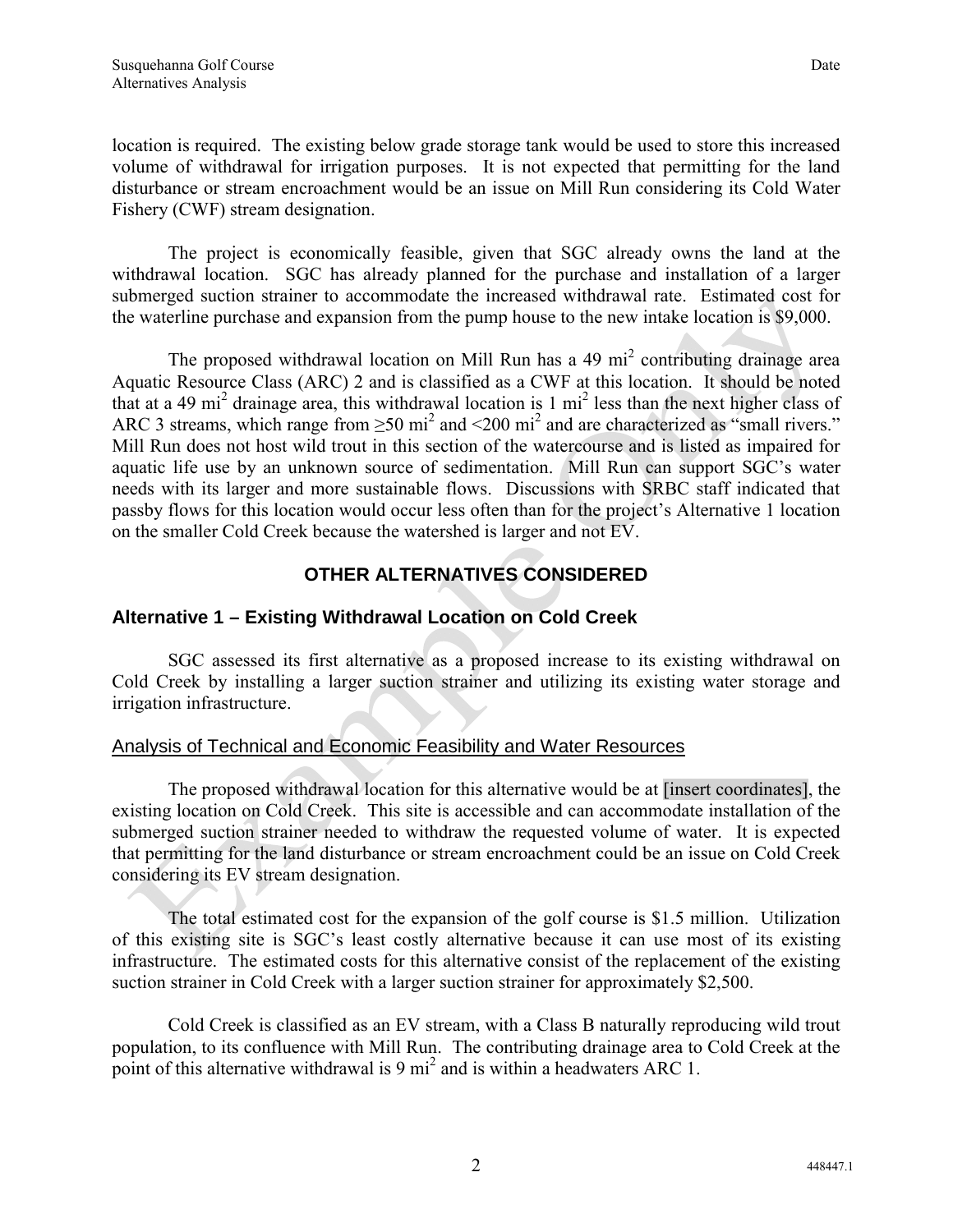While SGC believes that it could withdraw up to 300,000 gpd from Cold Creek for use in irrigation, the withdrawal would be subject to a passby due to being an ARC 1, and that passby would likely be elevated because of the stream's EV water quality classification. Thus, water will be far less available than at the Mill Run proposed site, especially during summer months, which are SGC's most important, economically. Because the withdrawal from Mill Run provides more water during these critical summer months of operation, is lesser water quality, and is technically and economically feasible, SGC determines that Alternative 1 does not pose a more reasonable alternative than its proposed project for its surface water withdrawal.

#### **Alternative 2 – Use of Wastewater Treatment Plant Effluent**

 SGC assessed its second alternative as relocating its surface water withdrawal to the downstream Mill Run Wastewater Treatment Plant's (WWTP's) discharge location on Mill Run. This withdrawal would reuse the treated wastewater from the WWTP discharge.

#### Analysis of Technical and Economic Feasibility and Water Resources

 To use the WWTP treated wastewater, SGC would need to extend the waterline from SGC's property, approximately 3,000 feet downstream to the WWTP's discharge pipe into Mill Run (insert coordinates). This design includes direct collection of the treated effluent into the waterline, and construction of a booster pump adjacent to the collection point. SGC would need to construct a 1-acre pond on the course to store the effluent for distribution to the irrigation system because the existing below grade storage tank is not designed for effluent storage. This alternative would also require a distribution pump in the pond and additional water distribution lines to both the existing and the expanded irrigation lines. A fountain and several bubblers will need to be installed in the pond to increase oxygen in the water in order to prevent and reduce algae growth. Daily water quality testing of the effluent would be needed to monitor for salts and pH, both of which can be harmful to turf grass. Lastly, SGC would need to post signs throughout the course stating that the irrigation water is effluent.

 The installation costs are significantly higher due to the infrastructure needs for this option. SGC would also need to secure a permanent easement with annual access lease rights with the WWTP. This estimated cost is \$10,000 for the easement and a lease payment of \$3,000 annually. SGC believes the costs for this alternative would require an outlay of \$260,000- \$300,000 plus recurring annual costs of \$3,000/year.

 Use of treated wastewater in lieu of freshwater for the golf course's irrigation needs would represent beneficial reuse of treated wastewater and would conserve freshwater. This water would always be available for SGC's use and would not be subject to a passby requirement. Because this alternative would greatly add to the cost of SGC's golf course expansion project, and SGC believes adequate water can be withdrawn from its proposed project location without harm to the water resources of the Susquehanna River Basin, this alternative was rejected.